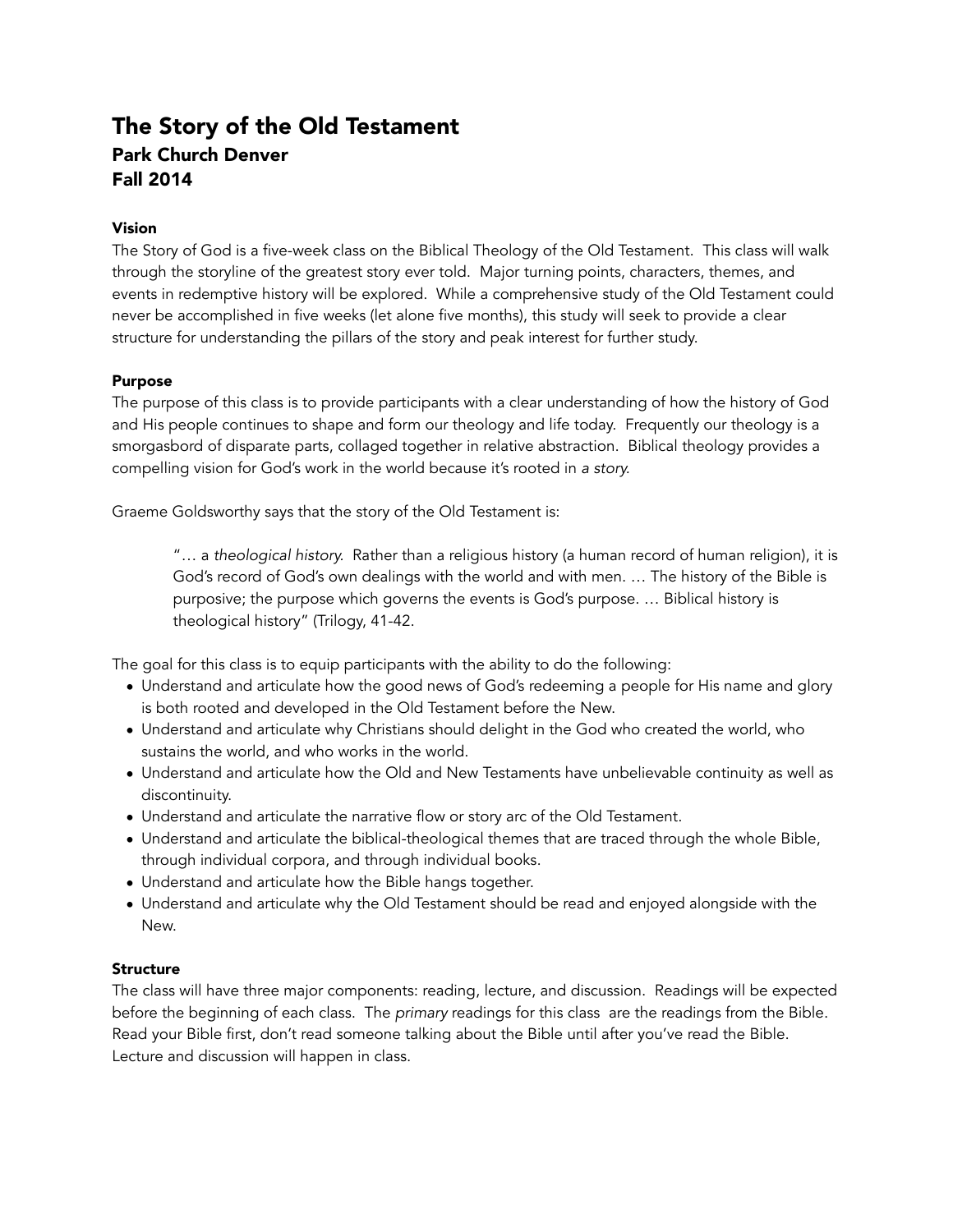Below is the tentative structure to the class. We will attempt to follow this outline as much as possible, but might move faster or slower depending on lecture and discussion. In the Reading portion, the bolded print is expected reading in the Bible, the non-bolded print is from Schreiner (TS).

| Week        | <b>Date</b>   | <b>Lecture Outline</b>                                                      | <b>Reading</b>                                                                                                    |
|-------------|---------------|-----------------------------------------------------------------------------|-------------------------------------------------------------------------------------------------------------------|
| 1           | Oct 20        | Class Introduction, Content Introduction,<br>Chapter 1: Creation to Abraham | Gen 1-3, 12-15<br>TS: 3-27                                                                                        |
| $\mathbf 2$ | Oct 27        | Chapter 2: Abraham to Exodus<br>Chapter 3: Exodus to Sinai                  | Gen 22, 33, 45<br>Ex 3, 12-13, 20, 32-34<br>TS: 28-66                                                             |
| 3           | Nov 3         | Chapter 4: Sinai to Promised Land<br>Chapter 5: Conquest to Kingdom         | Lev 26, Num 13-14, Deut 6-7,<br>TS: 67-106<br>Josh 1, 6-10, Judg 2, 1 Sam 8, 15-16,<br>2 Sam 11-12<br>TS: 107-165 |
| 4           | <b>Nov 10</b> | Chapter 6: Kingdom to Exile                                                 | 1 Kings 3, 8, 12, 2 Kings 17, 25<br>TS: 164-191                                                                   |
| 5           | Nov 17        | Chapter 7: Exile to Return                                                  | Jer 1, Isa 1, 52, Hos 2, Mal 4, Ezra 1,<br>3, Neh 3, 9, 13<br>TS: 327-423                                         |

A typical night will look something like this:

| 6:30-6:35 | Review                              |
|-----------|-------------------------------------|
| 6:35-7:00 | Lecture and discussion              |
| 7:00-7:10 | Break for refreshments and bathroom |
| 7:10-7:50 | Lecture and discussion              |
| 7:50-8:00 | $O$ & A                             |

### Expectations for the Class

As we commit to walking through the Story of the Old Testament together, I expect the following things.

- 1) Punctuality. As much as possible, please try to arrive on time. We will start promptly at 6:30 with one break in the middle of class. Traffic is a direct result of the Fall and one of the most sanctifying endeavors in our modern age, so plan according. All this being said, life happens and sometimes we're late. I'm thankful you're here and would rather you be late than not come.
- 2) Reading. As noted above, read your Bible and if possible the relevant sections of Schreiner.
- 3) Engage. I will ask questions throughout, but also expect you to ask lots of questions. This isn't a pure lecture, but an exploration of the Old Testament together.

#### Required Reading